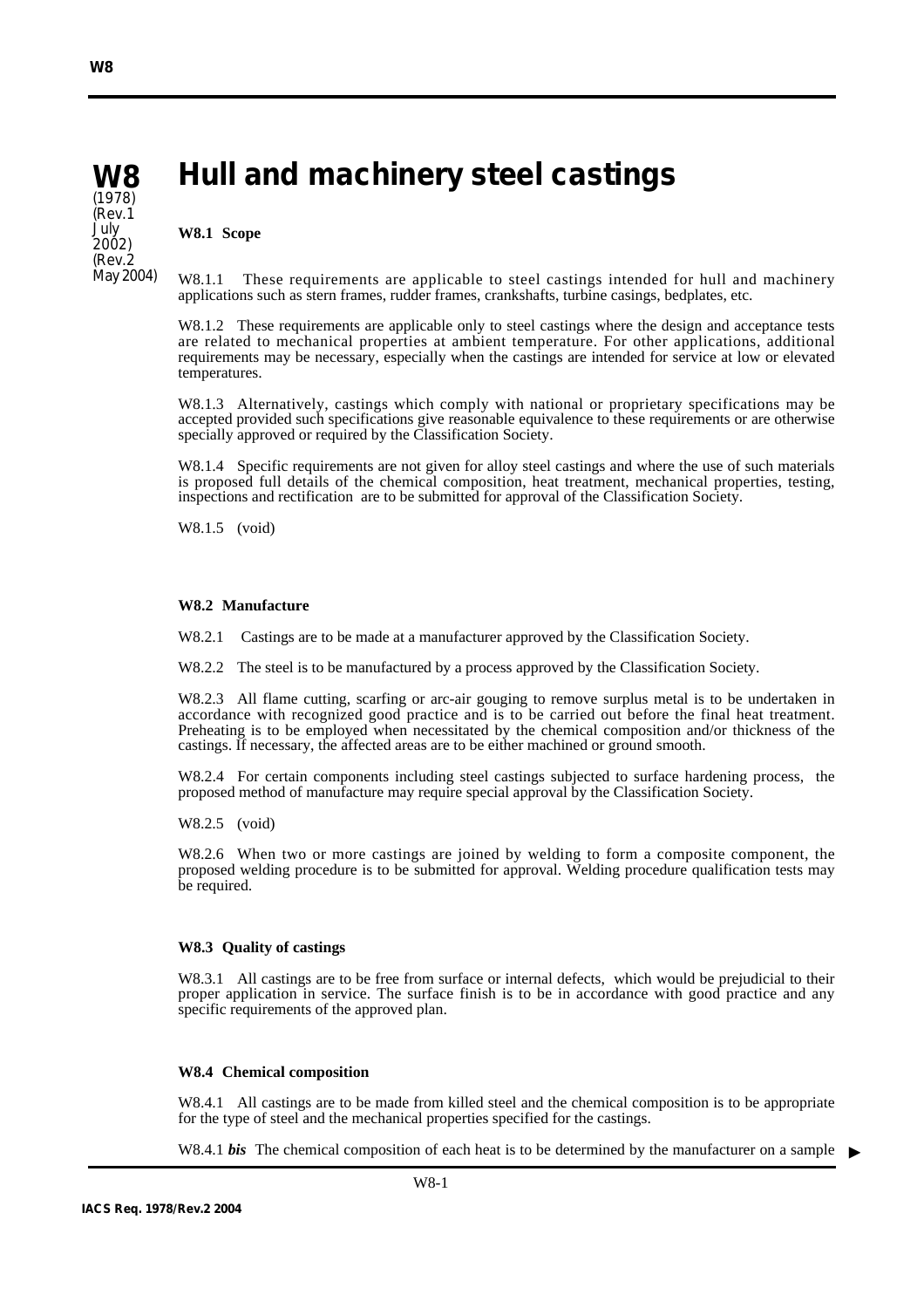

taken preferably during the pouring of the heat. When multiple heats are tapped into a common ladle, the ladle analysis shall apply.

W8.4.2 For carbon and carbon-manganese steel castings the chemical composition is to comply with the overall limits given in Table 1 or, where applicable, the requirements of the approved specification.

| <b>Steel</b><br>type | Applications                               | C<br>(max.) | Si<br>(max.) | Mn               | S<br>(max.) | P<br>(max.) | Cu | Residual elements<br>(max.)<br>Cr             | Ni | Mo   | Total<br>residuals<br>(max.) |
|----------------------|--------------------------------------------|-------------|--------------|------------------|-------------|-------------|----|-----------------------------------------------|----|------|------------------------------|
| C, C-Mn              | Castings for<br>non-welded<br>construction | 0.40        | 0.60         | $0.50 -$<br>1.60 | 0.040       | 0.040       |    | $0.30 \mid 0.30 \mid 0.40$                    |    | 0.15 | 0.80                         |
|                      | Castings for<br>welded<br>construction     | 0.23        | 0.60         | 1.60<br>max.     | 0.040       | 0.040       |    | $\vert 0.30 \vert 0.30 \vert 0.40 \vert 0.15$ |    |      | 0.80                         |

**Table 1** Chemical composition limits for hull and machinery steel castings (%)

W8.4.3 (void)

W8.4.4 Unless otherwise required suitable grain refining elements such as aluminium may be used at the discretion of the manufacturer. The content of such elements is to be reported.

W8.4.5 (void)

# **W8.5 Heat treatment (including straightening)**

W8.5.1 Castings are to be supplied in one of the following conditions: Fully annealed Normalized Normalized and tempered Quenched and tempered. The tempering temperature is to be not less than 550°C.

W8.5.2 Castings for components such as crankshafts and engine bedplates, where dimensional stability and freedom from internal stresses are important, are to be given a stress relief heat treatment. This is to be carried out at a temperature of not less than 550°C followed by furnace cooling to 300°C or lower.

W8.5.3 Heat treatment is to be carried out in properly constructed furnaces which are efficiently maintained and have adequate means for control and recording of temperature. The furnace dimensions are to be such as to allow the whole casting to be uniformly heated to the necessary temperature. In the case of very large castings alternative methods for heat treatment will be specially considered by the Classification Society. Sufficient thermocouples are to be connected to the furnace charge to measure and record that its temperature is adequately uniform unless the temperature uniformity of the furnace is verified at regular intervals.

W8.5.4 If a casting is locally reheated or any straightening operation is performed after the final heat treatment, a subsequent stress relieving heat treatment may be required in order to avoid the possibility of harmful residual stresses.

W8.5.5 The foundry is to maintain records of heat treatment identifying the furnace used, furnace charge, date, temperature and time at temperature. The records are to be presented to the Surveyor on request.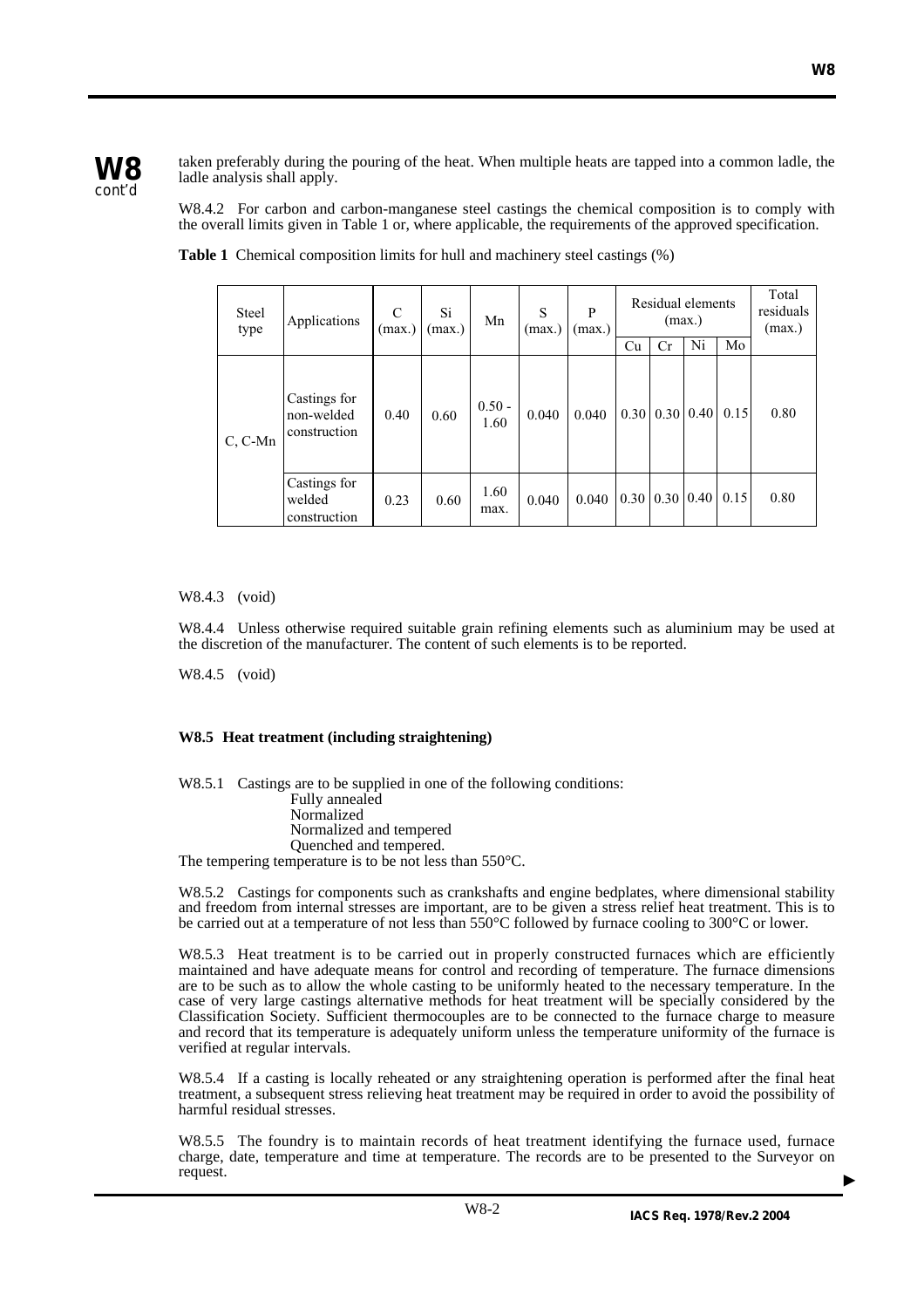# **W8.6 Mechanical tests**

W8.6.1 Test material, sufficient for the required tests and for possible retest purposes is to be provided for each casting or batch of castings.

W8.6.2 At least one test sample is to be provided for each casting. Unless otherwise agreed these test samples are to be either integrally cast or gated to the castings and are to have a thickness of not less than 30mm.

W8.6.3 Where the casting is of complex design or where the finished mass exceeds 10 tonnes, two test samples are to be provided. Where large castings are made from two or more casts, which are not mixed in a ladle prior to pouring, two or more test samples are to be provided corresponding to the number of casts involved. These are to be integrally cast at locations as widely separated as possible.

W8.6.4 For castings where the method of manufacture has been specially approved by the Classification Society in accordance with W8.2.4, the number and position of test samples is to be agreed with the Classification Society having regard to the method of manufacture employed.

W8.6.5 As an alternative to W8.6.2, where a number of small castings of about the same size, each of which is under 1000kg in mass, are made from one cast and heat treated in the same furnace charge, a batch testing procedure may be adopted using separately cast test samples of suitable dimensions. At least one test sample is to be provided for each batch of castings.

W8.6.6 (void)

W8.6.7 The test samples are not to be detached from the casting until the specified heat treatment has been completed and they have been properly identified.

W8.6.8 One tensile test specimen is to be taken from each test sample.

W8.6.9 (void)

W8.6.10 The preparation of test specimens and the procedures used for mechanical testing are to comply with the relevant requirements of W2. Unless otherwise agreed all tests are to be carried out in the presence of the Surveyors.

# **W8.7 Mechanical properties**

W8.7.1 Table 2 gives the minimum requirements for yield stress, elongation and reduction of area corresponding to different strength levels. Where it is proposed to use a steel with a specified minimum tensile strength intermediate to those given, corresponding minimum values for the other properties may be obtained by interpolation.

W8.7.2 Castings may be supplied to any specified minimum tensile strength selected within the general limits detailed in Table 2 but subject to any additional requirements of the relevant construction Rules.

W8.7.3 The mechanical properties are to comply with the requirements of Table 2 appropriate to the specified minimum tensile strength or, where applicable, the requirements of the approved specification.

W8.7.4 (void)

W8.7.5 Re-test requirements for tensile tests are to be in accordance with UR W2.

W8.7.6 (void)

W8.7.7 The additional tests detailed in W8.7.5 are to be taken, preferably from the same, but alternatively from another, test sample representative of the casting or batch of castings.

W8.7.8 At the option of the manufacturer, when a casting or batch of castings has failed to meet the test requirements, it may be reheat treated and re-submitted for acceptance tests.

**W8** cont'd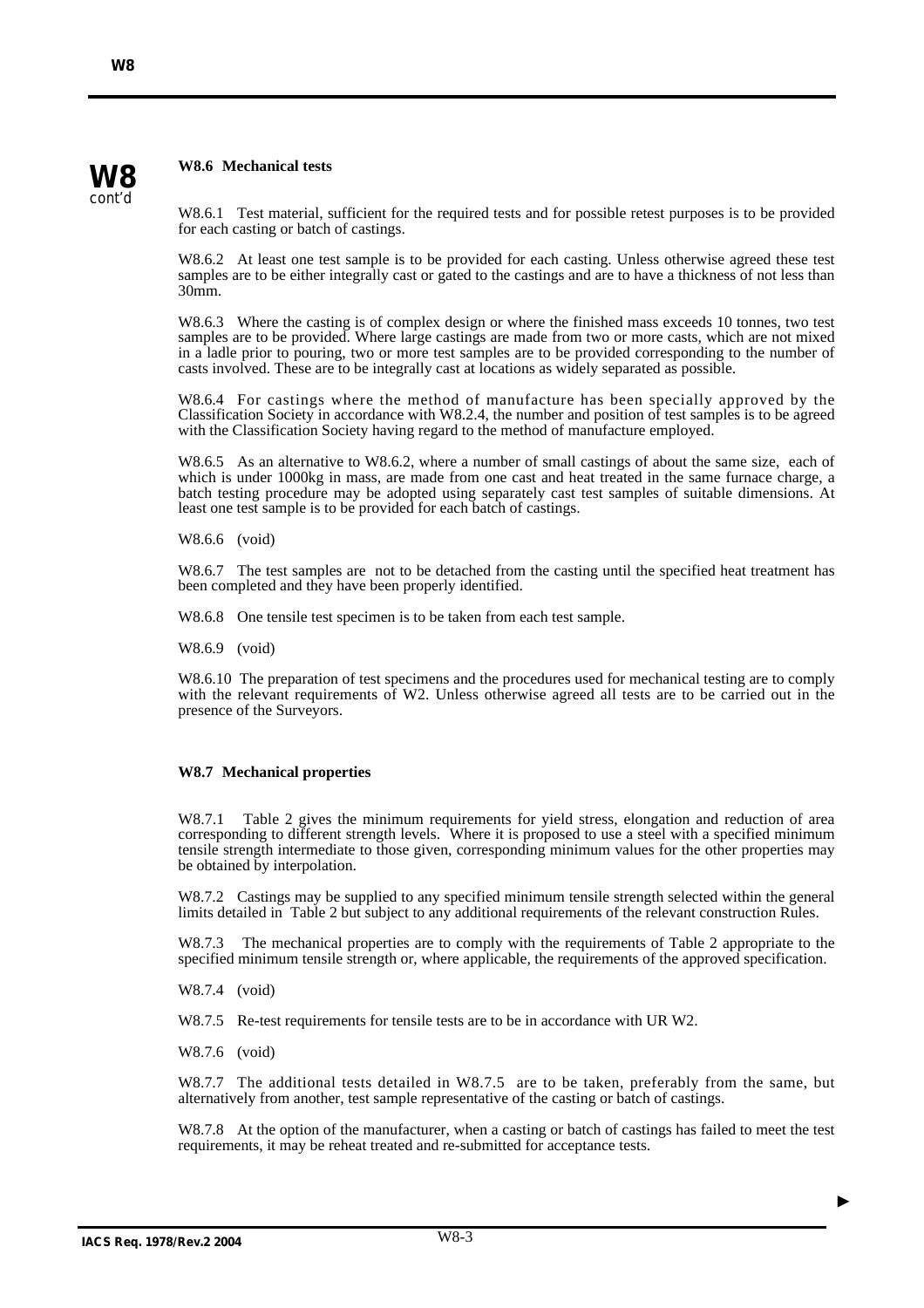

**Table 2.** Mechanical properties for hull and machinery steel castings

| Specified<br>minimum<br>tensile strength $^{(1)}$<br>$(N/mm^2)$             | Yield stress<br>$(N/mm^2)$<br>min. | Elongation<br>on 5,65 $\sqrt{So}$<br>$(\% )$ min. | Reduction of area<br>$(\%)$ min. |  |  |  |  |  |
|-----------------------------------------------------------------------------|------------------------------------|---------------------------------------------------|----------------------------------|--|--|--|--|--|
| 400                                                                         | 200                                | 25                                                | 40                               |  |  |  |  |  |
| 440                                                                         | 220                                | 22                                                | 30                               |  |  |  |  |  |
| 480                                                                         | 240                                | 20                                                | 27                               |  |  |  |  |  |
| 520                                                                         | 260                                | 18                                                | 25                               |  |  |  |  |  |
| 560                                                                         | 300                                | 15                                                | 20                               |  |  |  |  |  |
| 600                                                                         | 320                                | 13                                                | 20                               |  |  |  |  |  |
| <b>NOTE</b>                                                                 |                                    |                                                   |                                  |  |  |  |  |  |
| (1) A tensile strength range of 150 $N/mm^2$ may additionally be specified. |                                    |                                                   |                                  |  |  |  |  |  |

# **W8.8 Inspection**

W8.8.1 All castings are to be cleaned and adequately prepared for examination; suitable methods include pickling, caustic cleaning, wire brushing, local grinding, shot or sand blasting. The surfaces are not to be hammered, peened or treated in any way which may obscure defects.

W8.8.2 Before acceptance all castings are to be presented to the Surveyors for visual examination. Where applicable, this is to include the examination of internal surfaces. Unless otherwise agreed, the verification of dimensions is the responsibility of the manufacturer.

W8.8.3 When required by the relevant construction Rules, or by the approved procedure for welded composite components (see W8.2.6.), appropriate non-destructive testing is also to be carried out before acceptance and the results are to be reported by the manufacturer. The extent of testing and acceptance criteria are to be agreed with the Classification Society. IACS Recommendation No. 69 is regarded as an example of an acceptable standard.

- W8.8.4 (void)
- W8.8.5 (void)
- W8.8.6 (void)

W8.8.7 When required by the relevant construction Rules castings are to be pressure tested before final acceptance. These tests are to be carried out in the presence of the Surveyor and are to be to their satisfaction.

W8.8.8 In the event of any casting proving to be defective during subsequent machining or testing it is to be rejected notwithstanding any previous certification.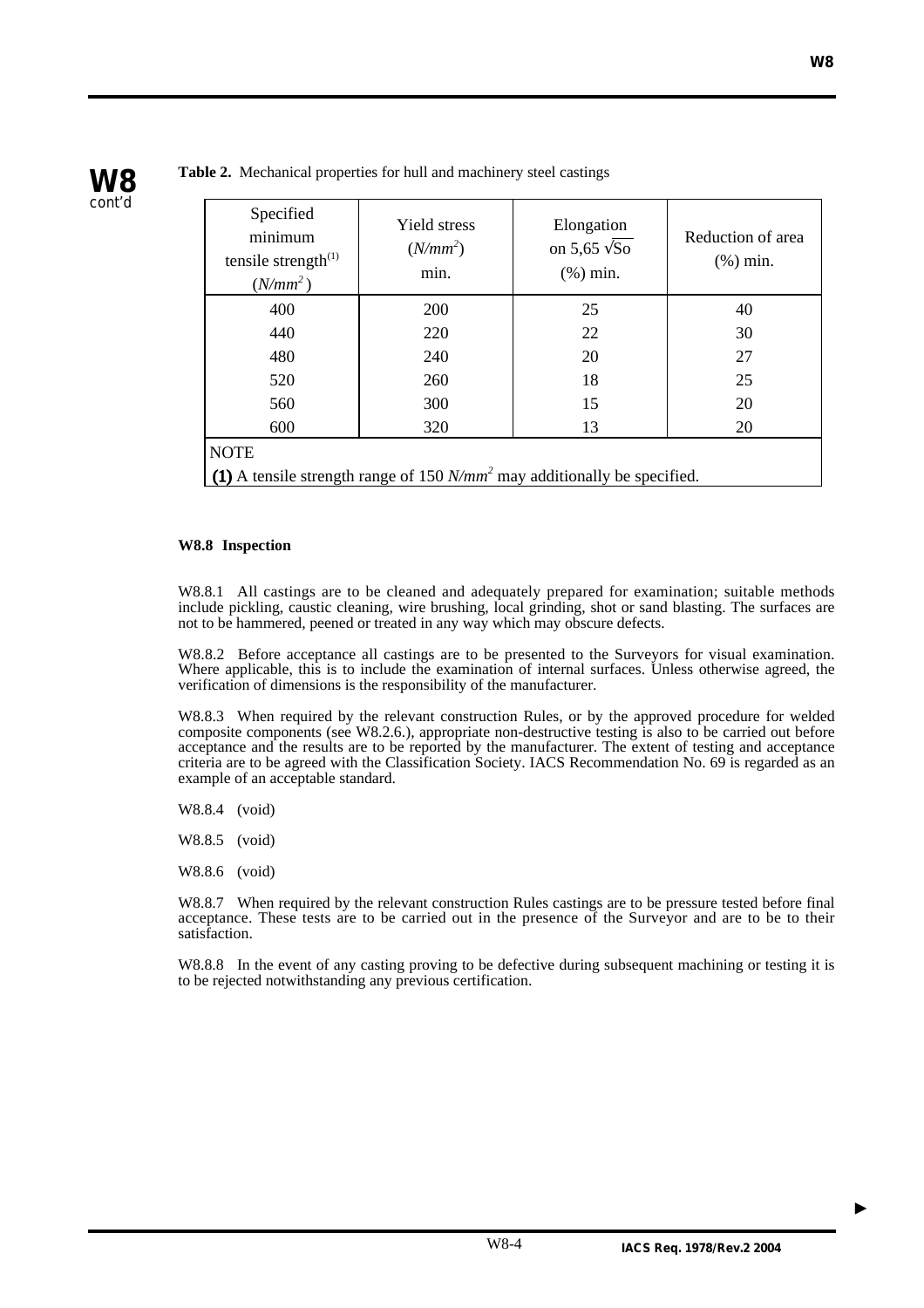# **W8.9 Rectification of defective castings**

## **W8.9.1 General**

**W8** cont'd

(i) The approval of the Classification Society is to be obtained where steel castings from which defects were removed are to be used with or without weld repair.

(ii) Procedure of removal of defect and weld repair is to be in accordance with IACS Recommendation No. 69.

(iii) Where the defective area is to be repaired by welding, the excavations are to be suitably shaped to allow good access for welding. The resulting grooves are to be subsequently ground smooth and complete elimination of the defective material is to be verified by MT or PT.

(iv) Shallow grooves or depressions resulting from the removal of defects may be accepted provided that they will cause no appreciable reduction in the strength of the casting. The resulting grooves or depressions are to be subsequently ground smooth and complete elimination of the defective material is to be verified by MT or PT. Small surface irregularities sealed by welding are to be treated as weld repairs.

(v) The manufacturer is to maintain full records detailing the extent and location of repairs made to each casting and details of weld procedures and heat treatments applied for repairs. These records are to be available to the Surveyor and copies provided on request.

### **8.9.2 Weld Repairs**

When it has been agreed that a casting can be repaired by welding, the following requirements apply:

- (i) Before welding is started, full details of the extent and location of the repair, the proposed welding procedure, heat treatement and subsequent inspection procedures are to be submitted for approval.
- (ii) All castings in alloy steels and all castings for crankshafts are to be suitably pre-heated prior to welding. Castings in carbon or carbon-manganese steel may also require to be pre-heated depending on their chemical composition and the dimensions and position of the weld repairs.
- (iii) Welding is to be done under cover in positions free from draughts and adverse weather conditions by qualified welders with adequate supervision. As far as possible, all welding is to be carried out in the downhand (flat) position.
- (iv) The welding consumables used are to be of an appropriate composition, giving a weld deposit with mechanical properties similar and in no way inferior to those of the parent castings. Welding procedure tests are to be carried out by the manufacturer to demonstrate that satisfactory mechanical properties can be obtained after heat treatment as detailed in W8.5.1.
- (v) After welding has been completed the castings are to be given either a suitable heat treatment in accordance with the requirements of W8.5.1 or a stress relieving heat treatment at a temperature of not less than 550°C. The type of heat treatment employed will be dependent on the chemical composition of the casting and the dimensions, positions and nature of the repairs .
- (vi) Subject to the prior agreement of Classification Society, special consideration may be given to the omission of postweld heat treatment or to the acceptance of local stress-relieving heat treatment where the repaired area is small and machining of the casting has reached an advanced stage.
- (vii) On completion of heat treatment the weld repairs and adjacent material are to be ground smooth and examined by magnetic particle or liquid penetrant testing. Supplementary examination by ultrasonics or radiography may also be required depending on the dimensions and nature of the original defect. Satisfactory results are to be obtained from all forms of non-destructive testing used.

#### **W8.10 Identification of castings**

W8.10.1 The manufacturer is to adopt a system of identification which will enable all finished castings to be traced to the original cast and the Surveyors are to be given full facilities for so tracing the castings when required.